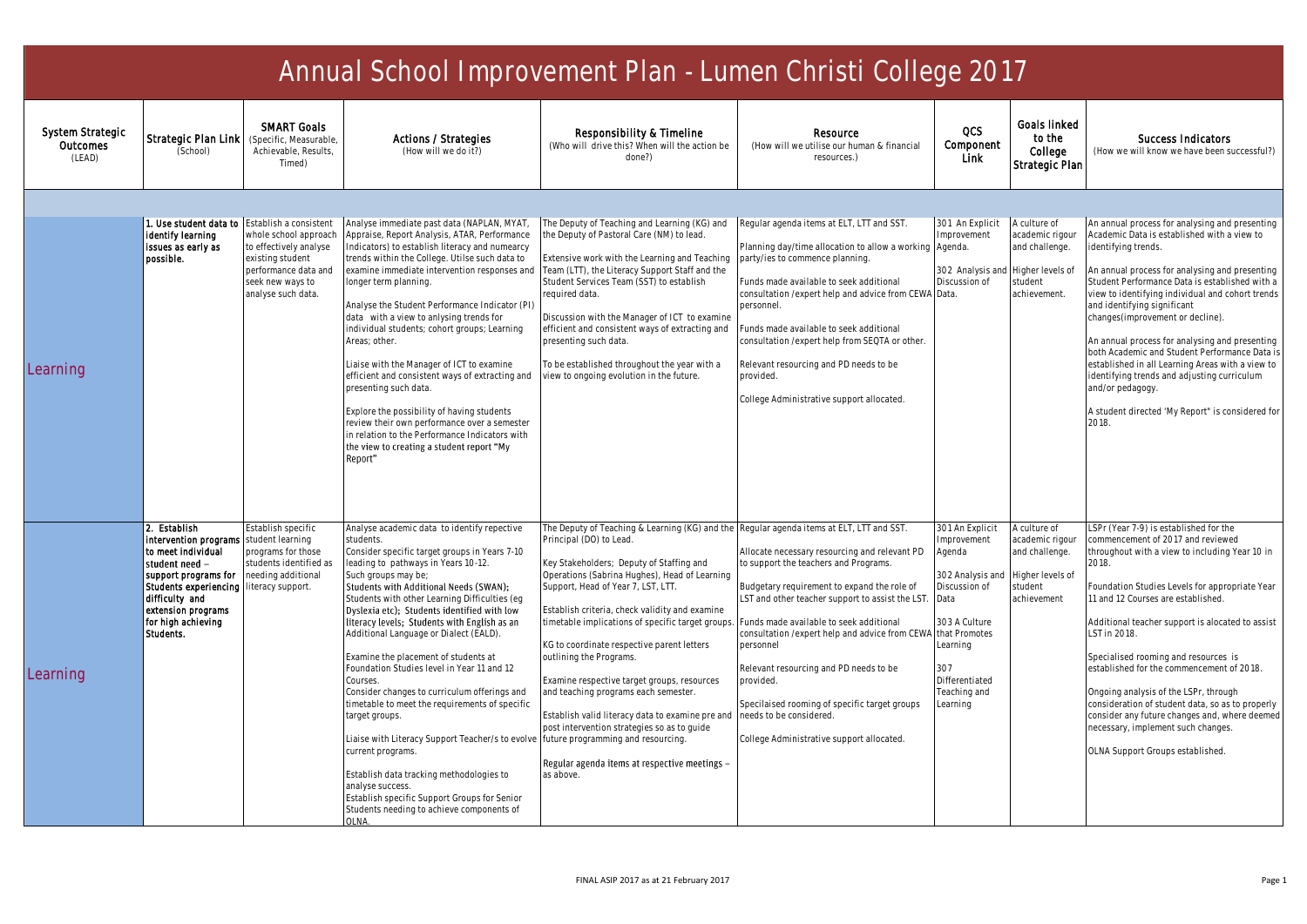| Annual School Improvement Plan - Lumen Christi College 2017 |                                                                                                                                                                                         |                                                                                                                            |                                                                                                                                                                                                                                                                                                                                                                                                                                                                                                                                                                                                                                                                                                                                               |                                                                                                                                                                                                                                                                                                                                                                                                                                                                                                                                                                                                                                                                                                                                                                                                                                          |                                                                                                                                                                                                                                                                                                                                                                                                                                                                                             |                                                                                                                                                                         |                                                                                                                      |                                                                                                                                                                                                                                                                                                                                                                                                  |  |
|-------------------------------------------------------------|-----------------------------------------------------------------------------------------------------------------------------------------------------------------------------------------|----------------------------------------------------------------------------------------------------------------------------|-----------------------------------------------------------------------------------------------------------------------------------------------------------------------------------------------------------------------------------------------------------------------------------------------------------------------------------------------------------------------------------------------------------------------------------------------------------------------------------------------------------------------------------------------------------------------------------------------------------------------------------------------------------------------------------------------------------------------------------------------|------------------------------------------------------------------------------------------------------------------------------------------------------------------------------------------------------------------------------------------------------------------------------------------------------------------------------------------------------------------------------------------------------------------------------------------------------------------------------------------------------------------------------------------------------------------------------------------------------------------------------------------------------------------------------------------------------------------------------------------------------------------------------------------------------------------------------------------|---------------------------------------------------------------------------------------------------------------------------------------------------------------------------------------------------------------------------------------------------------------------------------------------------------------------------------------------------------------------------------------------------------------------------------------------------------------------------------------------|-------------------------------------------------------------------------------------------------------------------------------------------------------------------------|----------------------------------------------------------------------------------------------------------------------|--------------------------------------------------------------------------------------------------------------------------------------------------------------------------------------------------------------------------------------------------------------------------------------------------------------------------------------------------------------------------------------------------|--|
| System Strategic<br><b>Outcomes</b><br>(LEAD)               | Strategic Plan Link<br>(School)                                                                                                                                                         | <b>SMART Goals</b><br>(Specific, Measurable<br>Achievable, Results.<br>Timed)                                              | Actions / Strategies<br>(How will we do it?)                                                                                                                                                                                                                                                                                                                                                                                                                                                                                                                                                                                                                                                                                                  | Responsibility & Timeline<br>(Who will drive this? When will the action be<br>done?)                                                                                                                                                                                                                                                                                                                                                                                                                                                                                                                                                                                                                                                                                                                                                     | Resource<br>(How will we utilise our human & financial<br>resources.)                                                                                                                                                                                                                                                                                                                                                                                                                       | QCS<br>Component<br>Link                                                                                                                                                | Goals linked<br>to the<br>College<br>Strategic Plan                                                                  | Success Indicators<br>(How we will know we have been successful?)                                                                                                                                                                                                                                                                                                                                |  |
|                                                             |                                                                                                                                                                                         |                                                                                                                            |                                                                                                                                                                                                                                                                                                                                                                                                                                                                                                                                                                                                                                                                                                                                               |                                                                                                                                                                                                                                                                                                                                                                                                                                                                                                                                                                                                                                                                                                                                                                                                                                          |                                                                                                                                                                                                                                                                                                                                                                                                                                                                                             |                                                                                                                                                                         |                                                                                                                      |                                                                                                                                                                                                                                                                                                                                                                                                  |  |
| Learning                                                    |                                                                                                                                                                                         | Establish specific<br>student learning<br>programs for those<br>students identified as<br>requiring academic<br>extension. | Analyse academic data to identify academic<br>extension groups within the College.<br>Examine current 'extension programs' (GATS).<br>Examine other school programs and current<br>research to consider trends with extension<br>programs.<br>Establish a Year 8-10 Academic Extension<br>program<br>Establish and formalise 'Learning Clubs' within<br>the school.<br>Commence Senior Scool Tutorials in the G<br>Centre.<br>Consider changes to curriculum offerings and<br>timetable to meet the requirements of specific<br>target groups.<br>Consider the appointment of an Academic<br>Extension Coordinator for future evolution.<br>Consider commencing an ATAR Club.<br>Establish data tracking methodologies to<br>analyse success. | The Deputy of Teaching & Learning (KG) and the Regular agenda items at ELT, LTT and SST.<br>Principal (DO to Lead.<br>Key Stakeholders; Deputy of Staffing and<br>Operations (Sabrina Hughes), LTT.<br>Establish a working party (Term 1) to examine<br>future scope for academic extension programs.<br>Formally assess existing GATS<br>programs/otheracademic relationshipsand<br>existing Learning Clubs in Term 1.<br>Establish criteria, check validity and examine<br>timetable implications of extension groups.<br>Monthly meeting of working party. Informally<br>establish the G Centre as a place for Senior<br>School Tutorials in Sem.1 with a view to<br>formalising in 2017.<br>Decide on the position of Academic Extension<br>Coordinator in the future.<br>Regular agenda items at respective meetings -<br>as above. | Allocate necessary resourcing and relevant PD<br>to support the teachers and Programs.<br>Budgetary requirement to consider the future<br>ole of Academic Extension Coordinator.<br>unds made available to seek additional<br>consultation / expert help and advice from CEWA that Promotes<br>personnel<br>Relevant resourcing and PD needs to be<br>provided.<br>The G Centre needs to be established as a<br>Senior School Tutorial Centre.<br>College Administrative support allocated. | 301 An Explicit<br>Improvement<br>Agenda<br>302 Analysis and<br>Discussion of<br>Data<br>303 A Culture<br>Learning<br>307<br>Differentiated<br>Teaching and<br>Learning | A culture of<br>academic rigour<br>and challenge.<br>Higher levels of<br>student<br>achievement.                     | Existing GATS, Learning Clubs etc. are proprrly<br>analysed.<br>A Year 8-10 Academic Extension program is<br>established for 2018.<br>'Learning Clubs' are established and formalised<br>throughout 2017.<br>Senior School Tutorials commence in the G<br>Centre and are formalised for 2018.<br>A decision is finalised on the possible position<br>of Academic Extension Coordinator for 2018. |  |
| Learning                                                    | 6. Establish a consistent Consolidate Positive<br>school-wide approach<br>to increasing the<br>resiliency of Students<br>and their level of<br>confidence in their<br>ability to learn. | Psychology initiatives,<br>focussing on student<br>resiliency strategies and<br>opportunities for<br>student affirmation.  | Recommission the Positive Psychology Team<br>who will meet to consolidate initiatives already<br>undertaken but to also explore new initiatives.<br>Focus of Seminar Period in targeted year groups<br>will be Resiliency.<br>Continue with process of incorporating Character<br>Strengths in Yr 7 Curriculum.                                                                                                                                                                                                                                                                                                                                                                                                                               | The Deputy of Pastoral Care (NM) to lead.<br>Key Stakeholders; Deputy of Staffing and<br>Operations (Sabrina Hughes), College<br>Psychologists, SST, LTT.                                                                                                                                                                                                                                                                                                                                                                                                                                                                                                                                                                                                                                                                                | Implementation of specific learning within<br>Seminar Periods.<br>Appropriate PD for Staff<br>Child Safety Curriculum implemented.                                                                                                                                                                                                                                                                                                                                                          | 303 A Culture<br>that Promotes<br>Learning<br>402 Pastoral Car<br>of Students                                                                                           | A culture of<br>academic rigour<br>and challenge.<br>Increased<br>student<br>engagement in<br>their own<br>learning. | Seminar Programs have definite reference to<br>Positive Psychology strategiesSafety Curriculum<br>is imbedded across all years throughout the<br>school.                                                                                                                                                                                                                                         |  |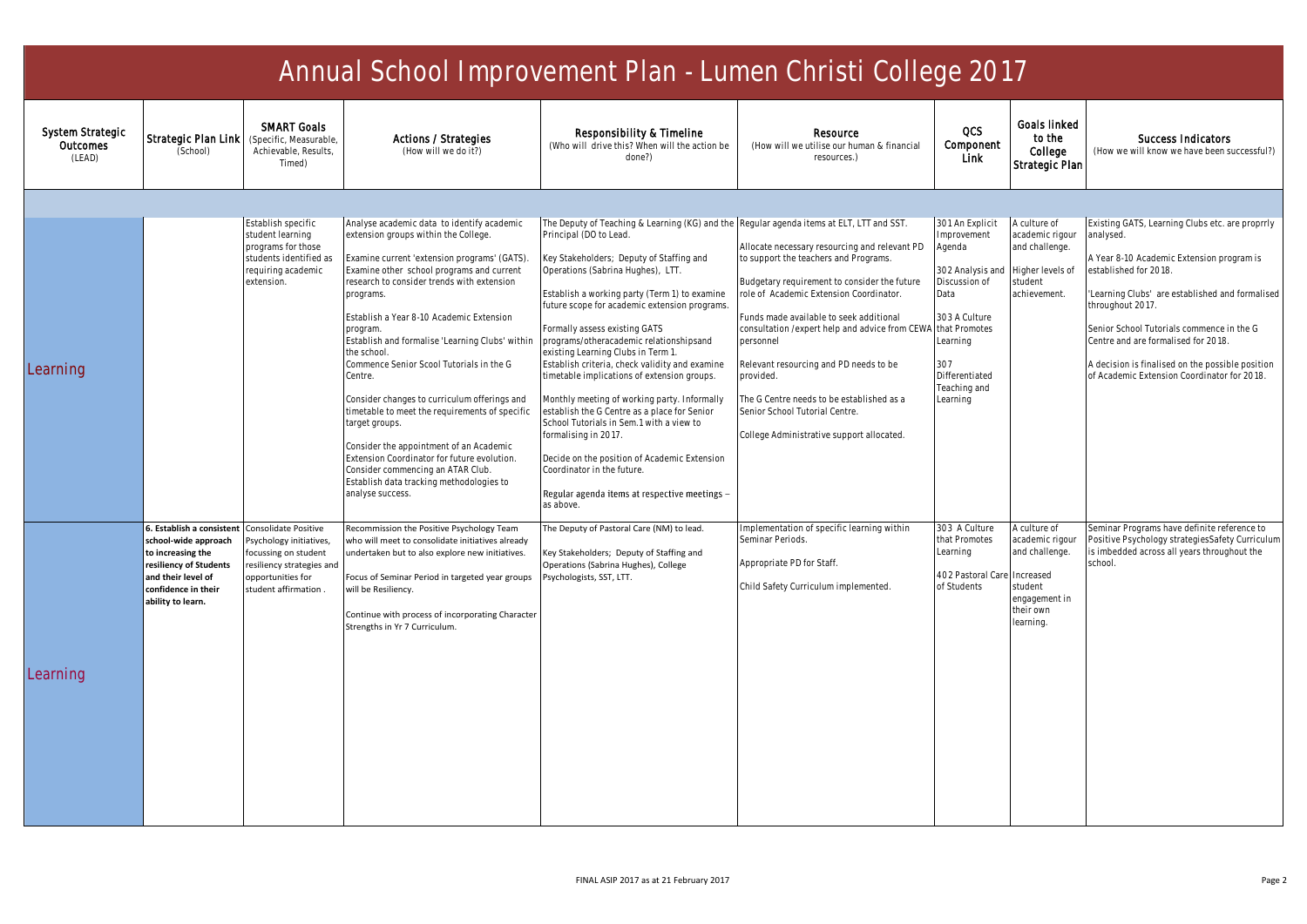| Annual School Improvement Plan - Lumen Christi College 2017 |                                                                                                                                                                                                                                     |                                                                                                                                                                                                                                     |                                                                                                                                                                                                                                                                                                                                                                                                                                                                                                                                                                                                                                                                                                                                                                                                                                                           |                                                                                                                                                                                                                 |                                                                                                                                                                                                                                                                                                                                                  |                                                                                                            |                                                     |                                                                                                                                                                                                                                                                                               |  |
|-------------------------------------------------------------|-------------------------------------------------------------------------------------------------------------------------------------------------------------------------------------------------------------------------------------|-------------------------------------------------------------------------------------------------------------------------------------------------------------------------------------------------------------------------------------|-----------------------------------------------------------------------------------------------------------------------------------------------------------------------------------------------------------------------------------------------------------------------------------------------------------------------------------------------------------------------------------------------------------------------------------------------------------------------------------------------------------------------------------------------------------------------------------------------------------------------------------------------------------------------------------------------------------------------------------------------------------------------------------------------------------------------------------------------------------|-----------------------------------------------------------------------------------------------------------------------------------------------------------------------------------------------------------------|--------------------------------------------------------------------------------------------------------------------------------------------------------------------------------------------------------------------------------------------------------------------------------------------------------------------------------------------------|------------------------------------------------------------------------------------------------------------|-----------------------------------------------------|-----------------------------------------------------------------------------------------------------------------------------------------------------------------------------------------------------------------------------------------------------------------------------------------------|--|
| System Strategic<br>Outcomes<br>(LEAD)                      | Strategic Plan Link<br>(School)                                                                                                                                                                                                     | <b>SMART Goals</b><br>(Specific, Measurable,<br>Achievable, Results.<br>Timed)                                                                                                                                                      | Actions / Strategies<br>(How will we do it?)                                                                                                                                                                                                                                                                                                                                                                                                                                                                                                                                                                                                                                                                                                                                                                                                              | Responsibility & Timeline<br>(Who will drive this? When will the action be<br>done?)                                                                                                                            | Resource<br>(How will we utilise our human & financial<br>resources.)                                                                                                                                                                                                                                                                            | QCS<br>Component<br><b>Link</b>                                                                            | Goals linked<br>to the<br>College<br>Strategic Plan | Success Indicators<br>(How we will know we have been successful?)                                                                                                                                                                                                                             |  |
|                                                             |                                                                                                                                                                                                                                     |                                                                                                                                                                                                                                     |                                                                                                                                                                                                                                                                                                                                                                                                                                                                                                                                                                                                                                                                                                                                                                                                                                                           |                                                                                                                                                                                                                 |                                                                                                                                                                                                                                                                                                                                                  |                                                                                                            |                                                     |                                                                                                                                                                                                                                                                                               |  |
| Engagement                                                  | 2. Provide time and<br>structured<br>opportunities for<br>teaching Staff to<br>evaluate the<br>effectiveness of their<br>teaching, receive<br>constructive feedback<br>and use this feedback to<br>make adjustments to<br>practice. | Establish a program of<br>Professional<br>Partnerships and<br>Reflective Practice that<br>provides a consistent<br>structure for each<br>individual teacher to<br>positively examine<br>the/their teaching and<br>learning process. | Develop the current Professional Partnerships<br>through the following;<br>Review the current work on Professional<br>Partnerships.<br>Research Teacher Review/Professional<br>Growth/Professional Partnership programs and<br>practices in other schools.<br>Look to establish a longer term program for<br>sustained professional growth with definite links<br>to AITSL Standards for Teachers.<br>Establish as a regular item for LTT and Combined<br>Middle Leaders Meetings.<br>Establish a Working Party to consider the range<br>of programs and practices, and design one suited<br>to the Lumen context.<br>Examine the creation of structured time for Staff.                                                                                                                                                                                  | The Deputy of Staffing and Operations (Sabrina<br>Hughes) and Deputy of Teaching & Learning<br>(Keith Gilbert) to lead.<br>Key Stakeholders; LTT, SST, (Working Party).                                         | Time to review current observation and reflective<br>Partnerships.<br>Time to research and/or visit other schools.<br>Finding time and structure to provide meaningful Teaching Team.<br>PD etc. for staff.<br>Establish and develop through 2017.<br>Look to pilot on a reduced scale in Semester 2,<br>2017, ready for implementation in 2018. | 303 A Culture that<br>Promotes<br>Learning.<br>305 An Expert<br>308 Effective<br>Pedagogical<br>Practices. | Increased<br>teaching quality<br>and consistency.   | Enhanced knoweldge and application of AITSL<br>Standards to various aspects of learning and<br>teaching<br>Evidence of a teaching staff who begin to<br>critically assess their own teaching and refine<br>or enhance identified areas.<br>Establish a longer term GROWTH Model for<br>Staff. |  |
| Engagement                                                  |                                                                                                                                                                                                                                     |                                                                                                                                                                                                                                     | Continue the Professional Partnership<br>'observation and reflections' established<br>previously through the following;<br>Create a timeline for Semester 1 (2) Observation<br>and Reflection; Incorporate a role for HOLA to<br>discuss with respective individual Teachers;<br>Professional Learning achieved through the<br>Partnerships and ongoing professional plans and<br>ambitions; Establish as a consistent item for<br>professional sharing and development at General<br>Staff meetings and respective PD Days; Create a<br>Scope & Sequence clearly identifying the<br>continued development of this process from<br>2017-2019. Commit to a rigorous process of<br>reviewing and refining the program to ensure its<br>effectiveness in enhancing teaching quality and<br>consistency;<br>Examine the creation of structured time for Staff | The Deputy of Teaching & Learning (Keith Gilbert) Timeline for observation and reflection in<br>and Deputy of Staffing and Operations (Sabrina<br>Hughes) to lead.<br>Key Stakeholders: LTT, SST and all Staff. | partnerships for Semester One (Two).<br>Provision of supporting documents, sheets,<br>protocols, linkage document etc.                                                                                                                                                                                                                           | 303 A Culture that<br>Promotes<br>Learning.<br>308 Effective<br>Pedagogical<br>Practices.                  | Increased<br>teaching quality<br>and consistency    | Enhanced knoweldge and application of AITSL<br>Standards to various aspects of learning and<br>teaching.<br>Evidence of a teaching staff who begin to<br>critically assess their own teaching and refine<br>or enhance identified areas.                                                      |  |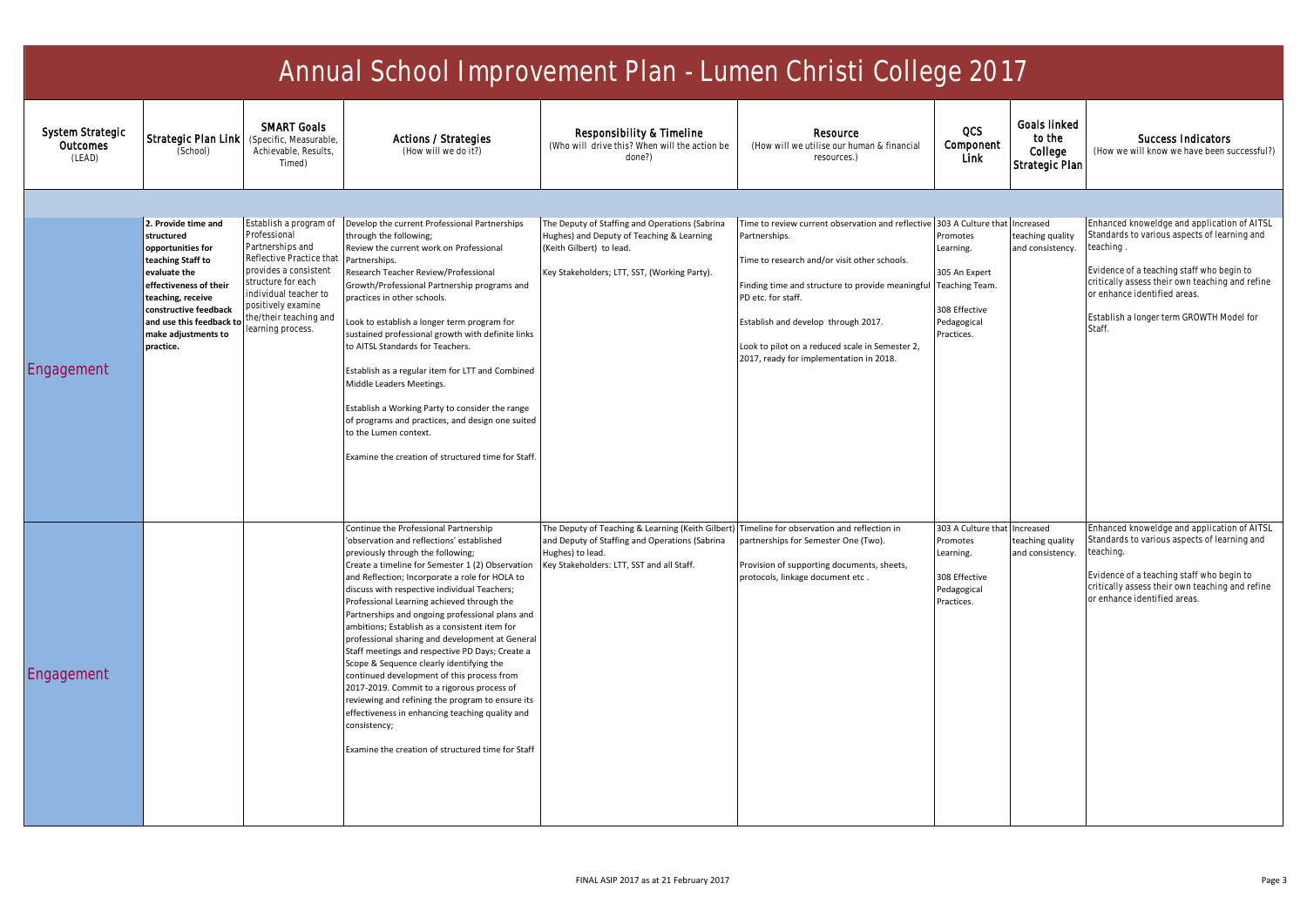| Annual School Improvement Plan - Lumen Christi College 2017 |                                                                                                                                                                     |                                                                                                                                                                                                                                                            |                                                                                                                                                                                                                         |                                                                                                                                                                                                                                                                                                                                                                                                                                                                                                                                                                                                                                                                                                                                                           |                                                                                                                                                                                                                                                                  |                                                                                               |                                                                                                                                                    |                                                                                                                                                                                                                                                 |  |
|-------------------------------------------------------------|---------------------------------------------------------------------------------------------------------------------------------------------------------------------|------------------------------------------------------------------------------------------------------------------------------------------------------------------------------------------------------------------------------------------------------------|-------------------------------------------------------------------------------------------------------------------------------------------------------------------------------------------------------------------------|-----------------------------------------------------------------------------------------------------------------------------------------------------------------------------------------------------------------------------------------------------------------------------------------------------------------------------------------------------------------------------------------------------------------------------------------------------------------------------------------------------------------------------------------------------------------------------------------------------------------------------------------------------------------------------------------------------------------------------------------------------------|------------------------------------------------------------------------------------------------------------------------------------------------------------------------------------------------------------------------------------------------------------------|-----------------------------------------------------------------------------------------------|----------------------------------------------------------------------------------------------------------------------------------------------------|-------------------------------------------------------------------------------------------------------------------------------------------------------------------------------------------------------------------------------------------------|--|
| System Strategic<br>Outcomes<br>(LEAD)                      | Strategic Plan Link<br>(School)                                                                                                                                     | <b>SMART Goals</b><br>(Specific, Measurable,<br>Achievable, Results,<br>Timed)                                                                                                                                                                             | Actions / Strategies<br>(How will we do it?)                                                                                                                                                                            | Responsibility & Timeline<br>(Who will drive this? When will the action be<br>done?)                                                                                                                                                                                                                                                                                                                                                                                                                                                                                                                                                                                                                                                                      | Resource<br>(How will we utilise our human & financial<br>resources.)                                                                                                                                                                                            | OCS<br>Component<br>Link                                                                      | <b>Goals linked</b><br>to the<br>College<br>Strategic Plan                                                                                         | Success Indicators<br>(How we will know we have been successful?)                                                                                                                                                                               |  |
|                                                             |                                                                                                                                                                     |                                                                                                                                                                                                                                                            |                                                                                                                                                                                                                         |                                                                                                                                                                                                                                                                                                                                                                                                                                                                                                                                                                                                                                                                                                                                                           |                                                                                                                                                                                                                                                                  |                                                                                               |                                                                                                                                                    |                                                                                                                                                                                                                                                 |  |
|                                                             | 3. Provide time and<br>structured<br>opportunities to<br>recognise effective<br>practice and share these opportunities so as to<br>more broadly with<br>colleagues. | Examine the type,<br>allocation and structure<br>of Professional<br>Development<br>arget shared best<br>practice relative to the<br>professional growth<br>needs of individual<br>teachers.                                                                | In consultation with the LTT and SLT identify<br>relevant PD opportunites, and create a scope<br>and sequence over 2017-2018 to ensure PD is<br>planned targetted to satisfy a range of<br>professional learning needs. | The Deputy of Staffing and Operations (Sabrina Budget for PD opportunities specifically aimed<br>lughes) ) to lead.<br>Key Stakeholders; LTT, SST,                                                                                                                                                                                                                                                                                                                                                                                                                                                                                                                                                                                                        | at building Middle Leaders' capacity to 'lead'<br>this process within their Learning Areas.<br>Allocate sufficient time for the above PD, in<br>addition to provision of time for HoLAs to<br>eventually implement and oversee this process<br>within their LAs. | 303 A Culture<br>that Promotes<br>Learning<br>308 Effective<br>Pedagogical<br>Practices       | Increased<br>teaching quality<br>and consistency.<br>Growth of leader<br>through learning.                                                         | Enhanced knoweldge and application of AITSL<br>Standards to various aspects of learning and<br>teaching.<br>A focus on best practice and peer observation<br>becomes a regular feature of Staff Meetings, PD<br>days and similar.               |  |
| Engagement                                                  |                                                                                                                                                                     |                                                                                                                                                                                                                                                            |                                                                                                                                                                                                                         |                                                                                                                                                                                                                                                                                                                                                                                                                                                                                                                                                                                                                                                                                                                                                           |                                                                                                                                                                                                                                                                  |                                                                                               |                                                                                                                                                    |                                                                                                                                                                                                                                                 |  |
| Accountability<br>(Stewardship)                             | 1.Hold exit interviews<br>to obtain feedback on<br>where the College is not (including graduating<br>achieving the desired<br>outcomes articulated in<br>this plan. | Conduct exit interview:<br>vith all students<br>cohort) and Staff<br>exiting the College so<br>as to ascertain their<br>experiences, thoughts<br>and opinions on our<br>performance and<br>potential for<br>improvement relative to<br>our Strategic Plan. | Follow-up contact made by College with a<br>specific exit questionairre for staff and students<br>to gain specific data on retention and key<br>elements of strategic plan                                              | The Principal (Darren O'Neill) to lead,<br>supported by Deputy of Pastoral Care (Nick<br>Morgan) and ELT.<br>Design questionnaires and follow up interview<br>questions to illicit feedback about key aspects<br>of the College performance and culture relative<br>to the Strategic Plan by the end of Semester 1.<br>Determine an effective way to analyse such<br>eedback to assist with future planning and<br>aspects of enrolment and student retention.<br>Establish a process whereby all exiting students<br>and Staff (as apparent) are formally interviewed<br>commencing in Semester 2.<br>Create time and interview structures that allow<br>such exit interviews to occur.<br>Examine future school culture measurement<br>tools from CEWA. | 201 Engagement with the School Community.<br>302 Analysis and Discussion of Data                                                                                                                                                                                 | 201 Engagement<br>with the School<br>Community.<br>302 Analysis and<br>Discussion of<br>Data. | Strong enrolmen<br>of new Students<br>and retention of<br>existing<br>Students.<br>Community that<br>continues to be<br>inclusive and<br>welcoming | Student questionnaire and follow up interview<br>questions established (different types) and exit<br>interviews conducted.<br>Staff questionnaire and follow up interview<br>questions established (variable) and exit<br>interviews conducted. |  |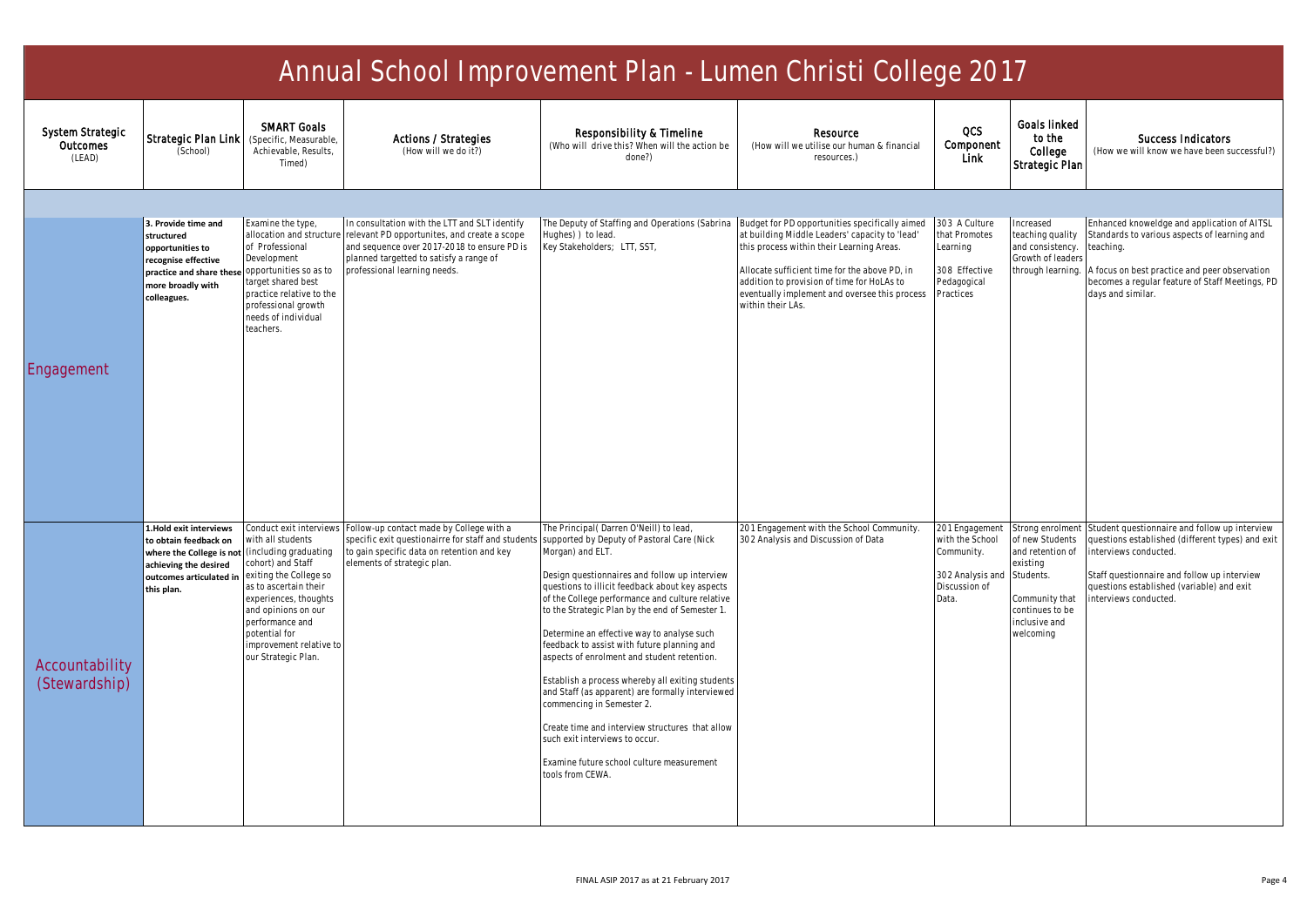| Annual School Improvement Plan - Lumen Christi College 2017 |                                                                                                                                                                         |                                                                                                                                                                                 |                                                                                                                                                                                                                                                                                                                                                                                                                                                                                                                                                                                                                                                                                                                                                                                                                                                                                                                                                                                                             |                                                                                                                                                                                                                                                                                                                                                                                                                                                                                                                                                                                                                                      |                                                                                                                                                                                                                                                                                                                                                                                                                                                                                                |                                                                                                          |                                                                                                                            |                                                                                                                                                                                                                                                                                                                                                                                                                                                                                           |  |
|-------------------------------------------------------------|-------------------------------------------------------------------------------------------------------------------------------------------------------------------------|---------------------------------------------------------------------------------------------------------------------------------------------------------------------------------|-------------------------------------------------------------------------------------------------------------------------------------------------------------------------------------------------------------------------------------------------------------------------------------------------------------------------------------------------------------------------------------------------------------------------------------------------------------------------------------------------------------------------------------------------------------------------------------------------------------------------------------------------------------------------------------------------------------------------------------------------------------------------------------------------------------------------------------------------------------------------------------------------------------------------------------------------------------------------------------------------------------|--------------------------------------------------------------------------------------------------------------------------------------------------------------------------------------------------------------------------------------------------------------------------------------------------------------------------------------------------------------------------------------------------------------------------------------------------------------------------------------------------------------------------------------------------------------------------------------------------------------------------------------|------------------------------------------------------------------------------------------------------------------------------------------------------------------------------------------------------------------------------------------------------------------------------------------------------------------------------------------------------------------------------------------------------------------------------------------------------------------------------------------------|----------------------------------------------------------------------------------------------------------|----------------------------------------------------------------------------------------------------------------------------|-------------------------------------------------------------------------------------------------------------------------------------------------------------------------------------------------------------------------------------------------------------------------------------------------------------------------------------------------------------------------------------------------------------------------------------------------------------------------------------------|--|
| System Strategic<br>Outcomes<br>(LEAD)                      | Strategic Plan Link<br>(School)                                                                                                                                         | <b>SMART Goals</b><br>(Specific, Measurable)<br>Achievable, Results,<br>Timed)                                                                                                  | Actions / Strategies<br>(How will we do it?)                                                                                                                                                                                                                                                                                                                                                                                                                                                                                                                                                                                                                                                                                                                                                                                                                                                                                                                                                                | Responsibility & Timeline<br>(Who will drive this? When will the action be<br>done?)                                                                                                                                                                                                                                                                                                                                                                                                                                                                                                                                                 | Resource<br>(How will we utilise our human & financial<br>resources.)                                                                                                                                                                                                                                                                                                                                                                                                                          | QCS<br>Component<br>Link                                                                                 | <b>Goals linked</b><br>to the<br>College<br>Strategic Plan                                                                 | Success Indicators<br>(How we will know we have been successful?)                                                                                                                                                                                                                                                                                                                                                                                                                         |  |
|                                                             |                                                                                                                                                                         |                                                                                                                                                                                 |                                                                                                                                                                                                                                                                                                                                                                                                                                                                                                                                                                                                                                                                                                                                                                                                                                                                                                                                                                                                             |                                                                                                                                                                                                                                                                                                                                                                                                                                                                                                                                                                                                                                      |                                                                                                                                                                                                                                                                                                                                                                                                                                                                                                |                                                                                                          |                                                                                                                            |                                                                                                                                                                                                                                                                                                                                                                                                                                                                                           |  |
| Accountability<br>(Stewardship)                             | 4. Plan for continued<br>upgrades to classrooms,<br>grounds and Staff<br>facilities ensuring<br>spaces are<br>contemporary,<br>attractive and<br>conducive to learning. | mplement the<br>respective stages within<br>the College Capital<br>Development Plan (2016<br>-2020) and establish<br>other improvement and<br>maintenamce plans as<br>required. | In consultation with Architects, College ELT and<br>College Board start planning and and designing<br>the next stage of the CDP : Upgrade of J Centre<br>and New Canteen/Cafeteria.<br>In consultation with College ELT, College Board<br>Finance Committee, Building and Planning<br>Committee and Staff, look at a Minor capital<br>Program for projects that sit outside of the CDP.<br>Liaise with the Property Maintenance manager<br>with regards to establishing a Grounds and<br>maintenance Plan for the next 3 to 5 Years. This<br>will include looking at outsourcing or reviewing<br>current contracts.<br>Liaise with ICT Manager with regards to<br>establishing a ICT Plan for the procurement of ICT<br>capital items, which includes review of current<br>processes.<br>Establish a 3 Year Financial Plan. Establish a<br>Minor Capital Program.<br>Establish a 3 to 5 Year Grounds and maintenance<br>Plan.<br>Establish a 3 to 5 Year Information<br>Communication Technology (ICT) Plan | The Director of Finance and College Operations<br>(Dianne Podmore) to lead supported by<br>Key Stake Holders: College Board and sub-<br>Committees, ELT, ICT, Property maintenance<br>manager, Finance Department and Outside<br>Parties. Ongoing for the term of the CDP and<br>Minor Capital Plan<br>Facilities Hire and Management. Outsourcing<br>Facilities Hire Management to a third Party.<br>Financial forecasting needs to be established and<br>verified with the aim of the Performing Arts<br>Centre and Sports Centre becoming self sufficient<br>and funds accrued for future maintenance and<br>Capital Expenditure. | Planning Time set aside for development of ICT, 304 Targeted Use<br>Property maintenance and Minor capital Plan.<br>Regular scheduling of Building and Finance Sub-<br>Committee meetings to occur throughout the<br>year (minimum of two per Term).<br>Meet fortnightly with Property Maintenance<br>Manager, ICT Manager to discuss requirements<br>for facilities, maintenance and ICT.<br>Continue to improve on Financial Reports which<br>vill enable key data to be readily accessible. | of School<br>Resources.                                                                                  | Good governance<br>and resource<br>allocation to<br>advance our<br>mission.                                                | Budget allows for continuation of CDP projects.<br>Ongoing Maintenance and ICT Plan is<br>established and financial planning allows for<br>upgrade and maintenance of buildings and<br>facilities.<br>ICT infrastructure supports current teaching<br>pedagogy trends.<br>Short term financial planning (3 to 5 Years) is<br>indicitive of enrolment numbers.<br>Outsourcing of Facilities Hire has a positive<br>impact financially and the PAC and Sports<br>Centre is fully maintained |  |
| Discipleship                                                | 1. Promote a strong<br>understanding of the<br>new College mission<br>and Guiding Lights.                                                                               | Inderstand, include<br>and celebrate the new<br>College Mission and<br>Guiding Lights in all<br>aspects of College life<br>and culture.                                         | Present to all staff, parents & students early in<br>the year in regards to Catholic Church mission,<br>Lumen Mission and GL<br>Establish a diverse Christian Ministry Team.<br>Reference the Mission and Guiding Lights (M &<br>GL) at all College events, meetings, information<br>sessions and promotions.<br>Utilise College communications to promote a<br>wider understanding of the M & GL.<br>Liaise with Marketing Officer to examine ways<br>of promoting the M & GL.<br>Examine ways to incorporate the language of M<br>&GL within other College structures.<br>Ensure Catholic Identity to forefront at all<br>College events, major and minor.                                                                                                                                                                                                                                                                                                                                                | The Deputy of Mission and Identity (Silvana<br>Vicoli) to lead.<br>Key Stakeholders; College Ministry Team (CMT) Liturgies.<br>LTT, SST, Marketing Officer.<br>Reference the Mission and Guiding Lights (M &<br>GL) at all College events and promotions.<br>Utilise College communications to promote a<br>wider understanding of the M & GL.<br>Liaise with Marketting Officer to examine ways<br>of promoting the M & GL<br>Examine ways to incorporate the language of M<br>&GL within other College structures.                                                                                                                 | Regular Agenda item on ELT, LTT, SST Meetings.<br>Featured at College events, Assemblies and<br>Resource the productions of icons and similar to Wellbeing.<br>support and complement the promotion of M &<br>GL.                                                                                                                                                                                                                                                                              | 102 Integrating<br>Catholic Faith,<br>Life and Culture.<br>401 Staff<br>402 Pastoral Car<br>of Students. | Ingoing support<br>for personal faith<br>development.<br>Understanding of<br>the College<br>Mission and<br>Guiding Lights. | College Community is aware and shows<br>understanding of the GL.<br>References to Mission and GL are made by staff<br>and students.<br>Areas of College marketing include GL.<br>Mission and GL are visible around the College.                                                                                                                                                                                                                                                           |  |